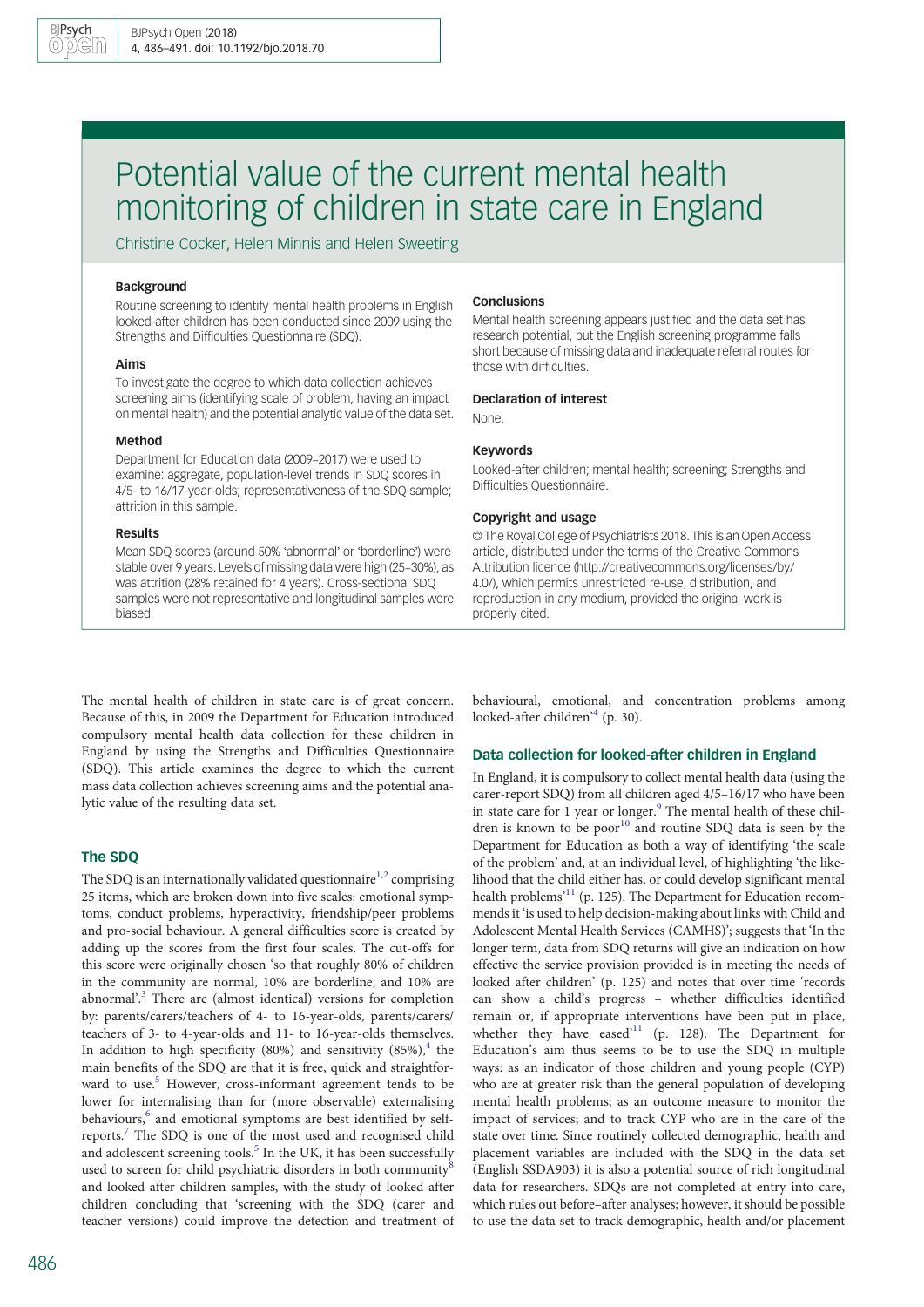correlates of changes in scores over time. As far as we are aware, this is the first time analyses such as these have been done.

## Aims

This article examines:

- (a) the degree to which the current programme has achieved the intention of providing screening to identify the scale of the problem and whether it has had impact on the mental health of looked-after children in England;
- (b) the potential value of analysing the data set created by that programme.

# Method

#### Examining population trends

A common first step in evaluating screening programmes is to examine population trends (e.g. time trends of breast cancer mortal-ity to assess the impact of mammographic screening<sup>[12](#page-5-0)</sup>). The SDQ is an indicator of the prevalence of disorders.<sup>[9](#page-5-0)</sup> Therefore, one way to evaluate screening of looked-after CYP is to examine aggregate, population-level trends in the SDQ scores over time. In this case, the screening 'intervention' is also the outcome measure and, if screening had a positive impact on practice (e.g. leading to effective referral and treatment), we might expect this to be reflected in reduced population SDQ scores over time. Publicly available aggregated data (for example $^{13}$ ) allowed us to examine population trends in the annual SDQ returns for the 9 years (2009–2017) for which data were available. These include the number of valid SDQ returns (overall and for individual local authorities); percent of those eligible with a return; the mean total difficulties score (range 0–40); and percentages with 'normal' (0–13), 'borderline' (14–16) and 'abnormal' scores (17–40).

# Examining representativeness

To accurately identify the scale of the problem, the SDQ data set would either need to have 100% coverage (the aim of the SSDA903 data collection) or cover a representative sample. To investigate representativeness, we conducted analyses based on the English SSDA903 data set provided, on request, by the Department for Education, which included SDQ data from 2009 to 2012. This comprised individualised data (including demographic and placement-related variables as well as the SDQ) collected annually from every English local authority relating to all CYP who had been looked after continuously for a year or longer at 31 March of the year in question. We compared selected key characteristics of children aged 4–17 with and without an SDQ to determine the representativeness of those with an SDQ data return.

## Examining attrition

For meaningful longitudinal analyses (based on a data set linking individual children over 2 or more years), a representative sample needs to retain sufficient numbers over time and the characteristics of those retained compared with those lost to follow-up should be known. We selected children with a 2009 SDQ return and examined the proportion retained and whether those retained over time differed from those lost. We did this by comparing the 2009 (baseline) characteristics of children with and without longitudinal data over 2, 3 and 4 consecutive years.

#### Ethical approval

The study was approved by the University of Glasgow Medical Faculty Ethics Committee (2011/FM06009). Data were provided by the Department for Education Data Services Group in 2011 and 2014.

## **Results**

## Population trends

[Figure 1](#page-2-0) (based on [Table 1\)](#page-2-0) shows SDQ completion rates and scores from 2009 to 2017. Since the introduction of compulsory data collection, the mean SDQ score has remained consistently close to 14, with around half all children screened falling within the abnormal or borderline score categories. Levels of missing data were around 30% each year from 2009 to 2015 and 25% in 2016–2017. [Table 1](#page-2-0) shows the range of local authority data-return rates from 2009 to 2016 (2017 data by local authority not available). In 6 of the 8 years, a small number of local authorities submitted no returns; however, over this period the percentage of local authorities submitting returns for 66% or fewer eligible children decreased from 34.4% in 2009 to 21% in 2016.

#### Representativeness

[Table 2](#page-3-0) compares the characteristics of the CYP about whom data returns were and were not made in 2009 (results similar for subsequent years). It shows that those with an SDQ were significantly (all  $P < 0.000$ ) more likely to be white (59% compared with 55%), in the middle of the age range (67% of 11- to 15-year-olds compared with only 39% of 16- to 17-year-olds), have no disability (59% compared with 45%) and to be fostered (64% compared with around 50% living in adoption, temporary or residential accommodation; 39% with parents; 17% living independently).

# Attrition

[Table 3](#page-4-0) compares the 2009 (baseline) characteristics of children with and without longitudinal data over 2, 3 and 4 consecutive years. Of those with an SDQ return in 2009, 64% were retained for 2 years (2009–2010), whereas only 28% were retained for 4 years (2009–2012). Those retained in the longitudinal data set were similar to those lost in respect to gender and ethnicity, but they were significantly (all  $P < 0.000$ ) less likely to have had a disability, and were more likely to have been in foster care and to have had an abnormal score in 2009. For example, those retained from 2009 to 2012 included 28% of those with no disability compared with 17% with a disability, and 30% whose 2009 SDQ scores were abnormal compared with 26% whose scores were normal. Children with SDQ returns over consecutive years are therefore not representative of those with an SDQ in any 1 year.

# Discussion

Examination of the English SSDA903 data set shows no change in levels of mental health problems in looked-after children since routine screening was introduced in 2009. We found significant levels of missing data and poorly representative cross-sectional and longitudinal samples.

# Whether to screen for mental disorders in looked-after children

Given these findings, a first reaction might be to ask whether SDQ screening of looked-after children is justified. Screening programmes are 'designed to detect early signs of disease in the population and then to provide a reliable method of referral for diagnostic testing and further treatment'. [15](#page-5-0) The following ten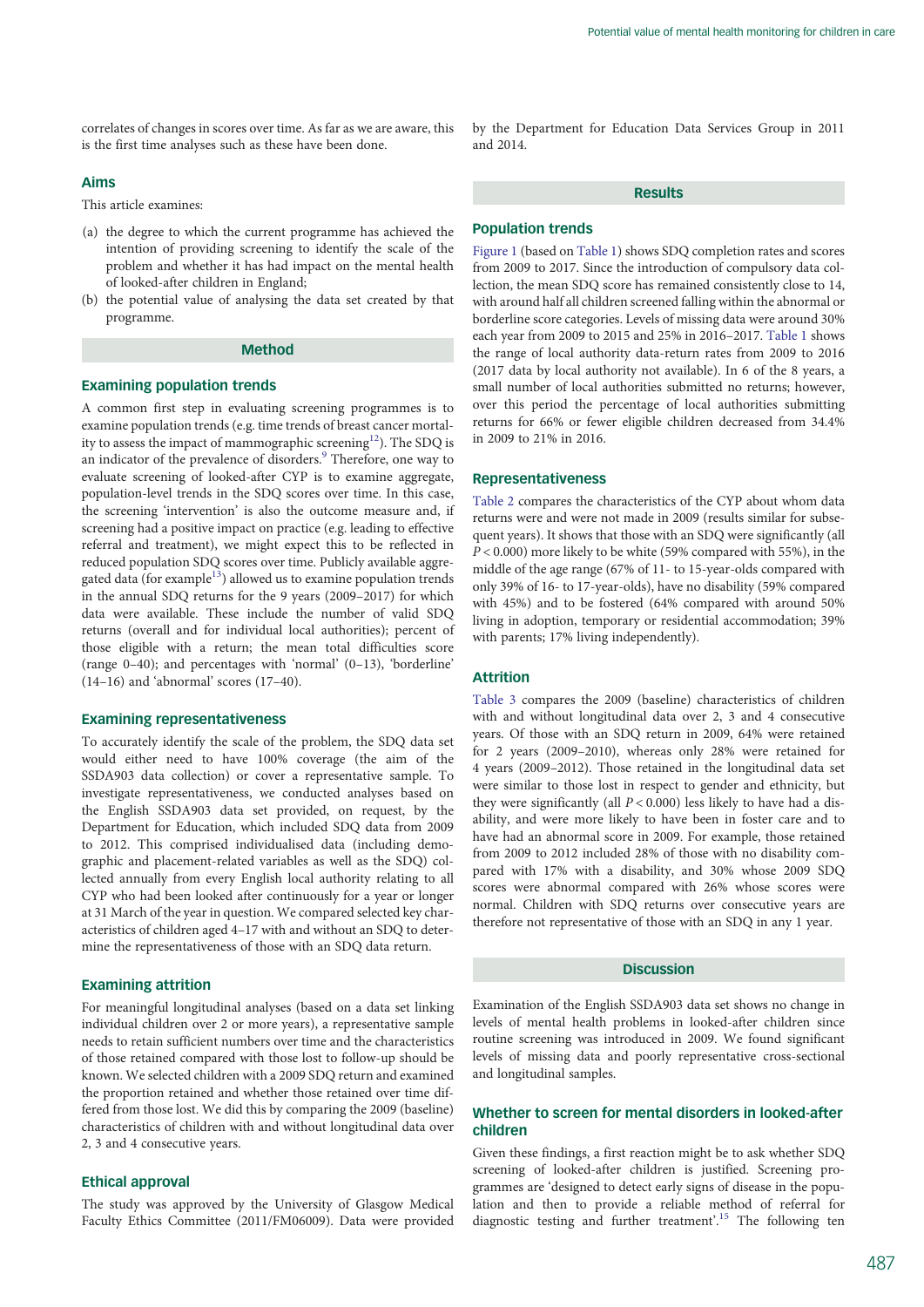<span id="page-2-0"></span>

Fig. 1 Summary of Department for Education SDQ aggregated data 2009–2017. Percentage with 'normal', 'borderline' and 'abnormal' scores (left-hand axis); mean total difficulties score (right-hand axis); x-axis shows percent SDQ returns from those eligible in each year.

| Summary of Department for Education SDQ aggregated data over 7 years (2009–2017)<br>Table 1 |                   |                   |                   |                   |                   |            |                   |                   |                   |
|---------------------------------------------------------------------------------------------|-------------------|-------------------|-------------------|-------------------|-------------------|------------|-------------------|-------------------|-------------------|
|                                                                                             | 2009 <sup>a</sup> | 2010 <sup>a</sup> | 2011 <sup>a</sup> | 2012 <sup>b</sup> | 2013 <sup>b</sup> | $2014^{b}$ | 2015 <sup>b</sup> | 2016 <sup>b</sup> | 2017 <sup>b</sup> |
| Number of valid SDQ returns                                                                 | 22700             | 22810             | 23870             | 23 4 80           | 24 08 0           | 23 6 50    | 26 0 20           | 27610             | 28810             |
| Percentage of those eligible with SDQ returns                                               | 68%               | 68%               | 69%               | 71%               | 71%               | 68%        | 72%               | 75%               | 76%               |
| Percentage of local authorities submitting returns for: <sup>c</sup>                        |                   |                   |                   |                   |                   |            |                   |                   |                   |
| 0% eligible children                                                                        | 3.2%              | $0.0\%$           | 0.0%              | 3.3%              | 3.3%              | 2.0%       | 2.0%              | 2.0%              | d                 |
| 1-33% eligible children                                                                     | 6.5%              | 3.2%              | 5.2%              | 2.6%              | 2.0%              | 7.9%       | 4.6%              | 2.6%              | d                 |
| 34-66% eligible children                                                                    | 24.7%             | 27.9%             | 29.2%             | 23.7%             | 28.3%             | 25.7%      | 16.4%             | 16.4%             | d                 |
| 67-99% eligible children                                                                    | 50.6%             | 61.7%             | 59.1%             | 65.7%             | 59.9%             | 56.6%      | 70.4%             | 75.7%             | d                 |
| 100% eligible children                                                                      | 2.6%              | 2.6%              | 1.9%              | 2.6%              | 5.3%              | 5.9%       | 4.6%              | 2.6%              | d                 |
| >100% eligible children <sup>e</sup>                                                        | 9.1%              | 0.0%              | 0.0%              | 0.0%              | 0.0%              | 0.0%       | 0.0%              | 0.0%              | d                 |
| Described as 'not applicable'                                                               | 3.2%              | 4.5%              | 4.5%              | 2.0%              | 1.3%              | 2.0%       | 2.0%              | 0.7%              | d                 |
| Mean SDQ difficulties score <sup>t</sup>                                                    | 13.9              | 14.2              | 13.9              | 13.9              | 14.0              | 13.9       | 13.9              | 14.0              | 14.1              |
| Percentage of children with: <sup>f</sup>                                                   |                   |                   |                   |                   |                   |            |                   |                   |                   |
| 'normal' score <sup>f</sup>                                                                 | 50%               | 49%               | 51%               | 51%               | 50%               | 50%        | 50%               | 49%               | 49%               |
| 'borderline' score <sup>t</sup>                                                             | 12%               | 13%               | 13%               | 13%               | 12%               | 13%        | 13%               | 13%               | 12%               |
| 'abnormal' score <sup>f</sup>                                                               | 38%               | 38%               | 37%               | 37%               | 38%               | 37%        | 37%               | 38%               | 38%               |

SDQ, Strengths and Difficulties Questionnaire.

a. 2009–11 sample stated as aged 4–16. b. 2012–17 sample stated as aged 5–16.

c. Based on a total of 154 local authorities in 2009–2011 and 152 local authorities in 2012–2017 (from 2012 Cheshire and Bedfordshire ceased to exist as separate authorities).

d. 2017 data by local authority not available.

e. In 2009 there was an anomaly with the data returns and a small number of local authorities returned more than 100% of data.<br>f. SDQ range 0–40; categorised as 0–1[3](#page-4-0) = normal, 14–16 = borderline and 17–40 = abnormal.<sup>3</sup>

'influential principles'<sup>[16](#page-5-0)</sup> (first published in 1968 and described as 'a public health classic<sup>17</sup>) have been widely used to consider whether to screen populations for noninfectious diseases: the condition should be an important health problem, there should be an accepted treatment, facilities for diagnosis and treatment should be available, there should be a recognisable latent/early symptomatic stage, there should be a suitable test/examination, the test should be acceptable, the natural history of the condition should be adequately understood, there should be an agreed policy on whom to treat, the economic costs of case finding and of providing care should be considered and case-finding should be a continuing process.[18](#page-5-0) We suggest these criteria are largely fulfilled by using the SDQ to screen for mental health problems in looked-after children. In particular, prevalence studies show high mental disorder rates within the looked-after population,<sup>10</sup> indicating public health importance.

Understandings of the natural history of child and adolescent mental disorders are increasing, with evidence that early symptoms can often be identified.<sup>[19](#page-5-0)</sup> Cost-effective, evidence-based programmes for particular groups, such as Multidimensional  $S$ <br>Treatment Foster Care<sup>[20](#page-5-0)</sup> and Attachment and Biobehavioral Catch-up for vulnerable infants, $21$  are available. In addition, the SDQ is a cheaper, shorter alternative to longer measures yet it has good sensitivity and specificity.<sup>[22](#page-5-0)</sup>

More recently, it has been suggested that screening programmes should be evaluated in terms of the balance between their benefits (probability of an adverse health outcome without screening; degree to which screening identifies all those who suffer the adverse health outcome; health benefit of earlier versus later treatment) and harms (frequency and experience of those with falsepositive tests or who are over-diagnosed; frequency and severity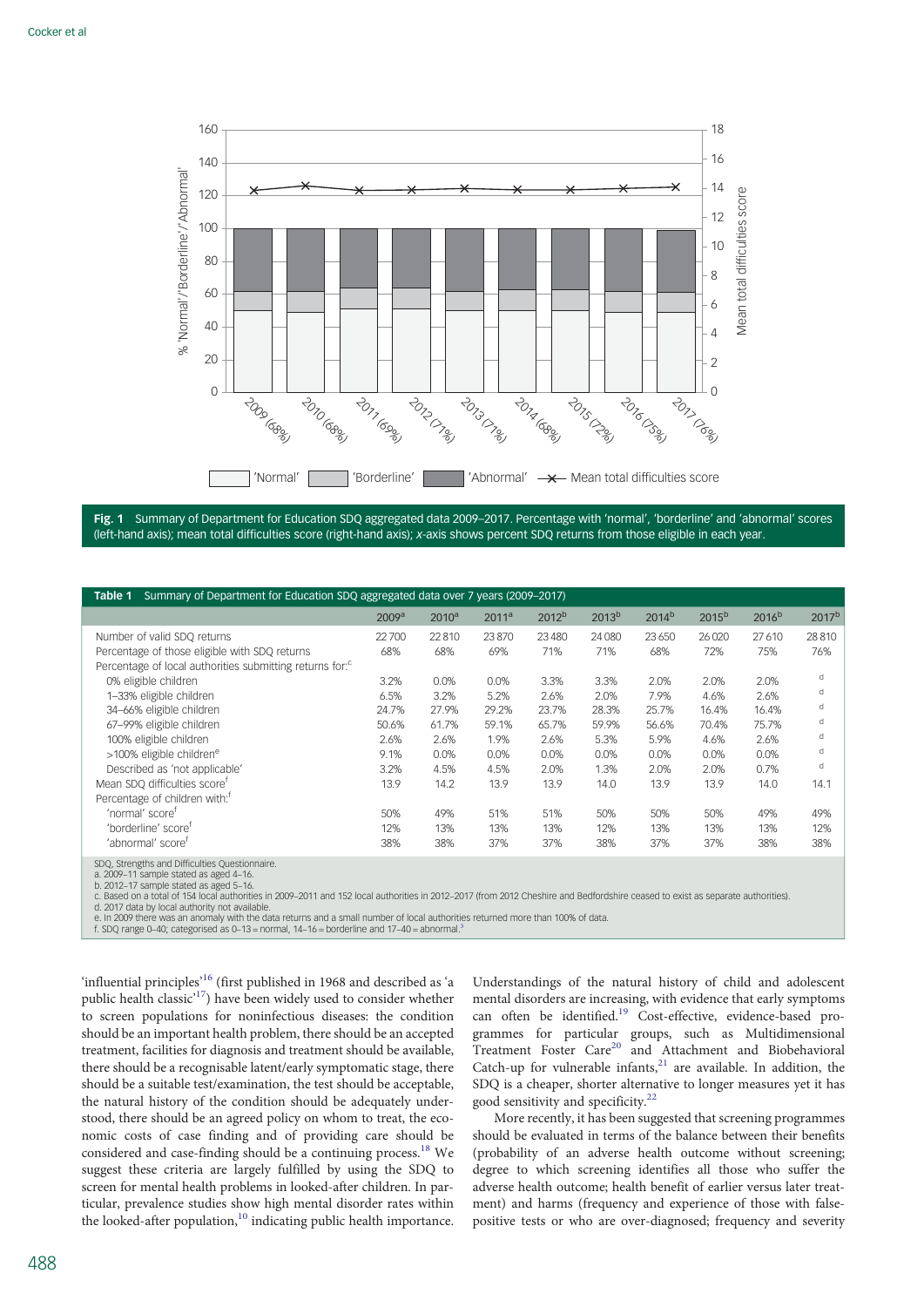<span id="page-3-0"></span>

| Characteristics of those with and without an SDQ data return<br>Table 2<br>in 2009 (4-17 year olds) |                |                |         |  |  |  |
|-----------------------------------------------------------------------------------------------------|----------------|----------------|---------|--|--|--|
|                                                                                                     |                | SDQ data       | No SDQ  |  |  |  |
|                                                                                                     | All $(n)$      | return         | return  |  |  |  |
| Overall <sup>a</sup>                                                                                | 38887          | 22681          | 16 20 6 |  |  |  |
|                                                                                                     |                | 58.3%          | 41.7%   |  |  |  |
| Gender                                                                                              |                |                |         |  |  |  |
| Male                                                                                                | 22 2 31        | 57.8%          | 42.2%   |  |  |  |
| Female                                                                                              | 16656          | 59.0%          | 41.0%   |  |  |  |
| $\chi^2$ (significance)                                                                             |                | 5.2(0.023)     |         |  |  |  |
| Ethnicity                                                                                           |                |                |         |  |  |  |
| White                                                                                               | 30 4 47        | 59.3%          | 40.7%   |  |  |  |
| Black and minority ethnic                                                                           | 8440           | 54.8%          | 45.2%   |  |  |  |
| $\chi^2$ (significance)                                                                             |                | 56.3 (0.000)   |         |  |  |  |
| Age                                                                                                 |                |                |         |  |  |  |
| 4                                                                                                   | 1267           | 46.5%          | 53.5%   |  |  |  |
| $5 - 10$                                                                                            | 9898           | 64.1%          | 35.9%   |  |  |  |
| $11 - 15$                                                                                           | 17 25 2        | 67.4%          | 32.6%   |  |  |  |
| $16 - 17$                                                                                           | 10470          | 39.4%          | 60.6%   |  |  |  |
| $\chi^2$ (significance)                                                                             | 2332.5 (0.000) |                |         |  |  |  |
| Disability <sup>b</sup>                                                                             |                |                |         |  |  |  |
| None                                                                                                | 37 182         | 58.9%          | 41.1%   |  |  |  |
| Any                                                                                                 | 1705           | 45.3%          | 54.7%   |  |  |  |
| $\chi^2$ (significance)                                                                             |                | 123.8 (0.000)  |         |  |  |  |
| Placement <sup>c</sup>                                                                              |                |                |         |  |  |  |
| Adoption and temporary<br>placement                                                                 | 1244           | 48.5%          | 51.5%   |  |  |  |
| Foster                                                                                              | 27871          | 64.0%          | 36.0%   |  |  |  |
| Residential                                                                                         | 5519           | 52.3%          | 47.7%   |  |  |  |
| Parents                                                                                             | 2859           | 38.7%          | 61.3%   |  |  |  |
| Independent                                                                                         | 1313           | 17.4%          | 82.6%   |  |  |  |
| $\chi^2$ (significance)                                                                             |                | 1862.7 (0.000) |         |  |  |  |

SDQ, Strengths and Difficulties Questionnaire. a. The data set we received included 22 681 children (58.3% of total 38 887), aged 4–17 with an SDQ return. This included 21 669 (64.5% of 33 606) children aged 4–16 and 22 092 (58.7% of 37 620) aged 5–17 with a return. We assume the 22 700 valid SDQ returns in the Department for Education 2009 summary figures shown in [Table 1](#page-2-0) is the result of rounding, but the 58.3% return rate in the data set does not tally with the 68% figure provided in the summary figures. However, 22 681 is 67.5% of the number of 4- to 17- year-olds in the data set. It is therefore possible that the 2009 Department for Education return rate is based on a numerator of SDQ returns from 4- to 17-year-olds and a denominator of total 5- to 17-year-olds. Government publications themselves are inconsistent in this respect, with one noting both that 'This indicator [was] … completed for just 65 per cent of the eligible cohort' and, later in the same document, that 'SDQ scores were only submitted for 59% of eligible children'.<sup>[14](#page-5-0)</sup> b. Disability was defined as the reason for entry into care rather than whether or not the child has a disability. It is therefore likely to only identify children who have profound needs. c. There were 81 cases of missing data on 'placement', these were excluded.

of harms of treatment).<sup>[16](#page-5-0)</sup> Weighing up this balance in the context of screening looked-after children requires acknowledgement of the potential stigma of a mental disorder diagnosis/label; in light of this, evidence-based interventions (e.g. enhanced foster care, enhanced sensitivity to foster infants, additional resources) may seem less likely to cause harm than treatments for screeningidentified physical illnesses (e.g. surgery, radio- and chemotherapy for cancers). Again, screening for mental health problems in lookedafter children appears justified.

# Do we have an effective screening programme in England?

Identification of those with problems is only the first step; the next is to address those problems. However, English local authorities have inadequate referral routes to CAMHS once the SDQ has identified children with possible mental disorders.<sup>23</sup> The current programme of compulsory SDQ returns comes at a time when financial pressures mean many specialist teams offering support to looked-after children have been cut.<sup>24</sup> The scheme incurs financial costs of its own and, despite the Department for Education's desire to improve routes to CAMHS, there is no mechanism to ensure abnormal SDQ results routinely lead to referral and treatment of identified individuals. The absence of such a mechanism is a policy-implementation deficit and

we recommend renewed consideration of the programme, especially of referral pathways. Annual SDQ rates have remained remarkably consistent since the screening was launched, suggesting its introduction has not been associated with any change in the mental health of English looked-after children at a population level.

The expectation from the Department for Education is that these data are gathered annually,  $9,25$  $9,25$  $9,25$  but high levels of missing data undermine this, with considerable variance in local authority completion rates in England. It is likely that these levels of missing returns relate both to understandings of the value of the data by some of those within local authorities involved in its collection, and the process of data collection itself. The latter involves encouraging completion by the child's carer, questionnaire collection, data entry and collation by local authority administrators, looked-after children specialist nurses or specialist looked-after children CAMHS practitioners. Although recent slight increases in rates suggest systems may be improving, we need to better understand why so many SDQ scores are missing.

There are ethical issues associated with continuing this policy in its current form if nothing is then done with these data to assess and support those CYP identified as having problems. Compulsory SDQ monitoring has enabled the scale of mental health problems to be identified among looked-after CYP and, as a public health intervention, there are benefits to regularly overseeing the mental health of a highly vulnerable group. Given the relative stability in these population-based data, there may be little benefit in continuing with the expense of data collection without first addressing the ethical and moral imperatives of the missing data and referral pathways to additional services for CYP who need support.

We argue that the current data collection is not achieving the screening programme aims and that some modifications of the existing system need to occur to improve the mental health of looked-after children.

At the time of writing (autumn 2018), baseline data on mental health are not routinely collected about CYP at entry to care. This could be construed as an oversight in the current system's design which could be remedied by incorporating it into the CYP's first medical. Investment in ten pilot sites that aim to improve mental health assessments for children entering the care system was announced in June 2018, as the Department for Education and Department of Health and Social Care accept that 'looked-after children should undertake the SDQ as a starting point when they come into care, and then each year as part of compiling an accurate picture of their health needs' (p. 6).<sup>2</sup>

# What could the data tell us beyond screening?

This mass data collection exercise might be useful for examining geographical variations or time trends, or as a performance indica-tor for local authorities.<sup>[4](#page-4-0)[,23,25](#page-5-0)</sup> Data derived from the SDQ screening programme are only available for about 70–75% of children in any 1 year and approximately 40% of children move in and out of the care system each year,[27](#page-5-0) meaning that useful, representative, longitudinal analyses would be challenging – although not impossible if levels of missing data were reduced. This vast and annually increasing data set has great research potential: it is possible that lack of change at the population level masks real effects at an individual level and careful consideration of how individual analyses could be achieved should be part of any revision of the system.

#### Suggestions for improvement of the current system

We suggest consideration of the further opportunities the annual SDQ data collection affords, both in terms of its analytic potential and as a screening programme. Currently the screening programme falls short, due to large amounts of missing data and no link to any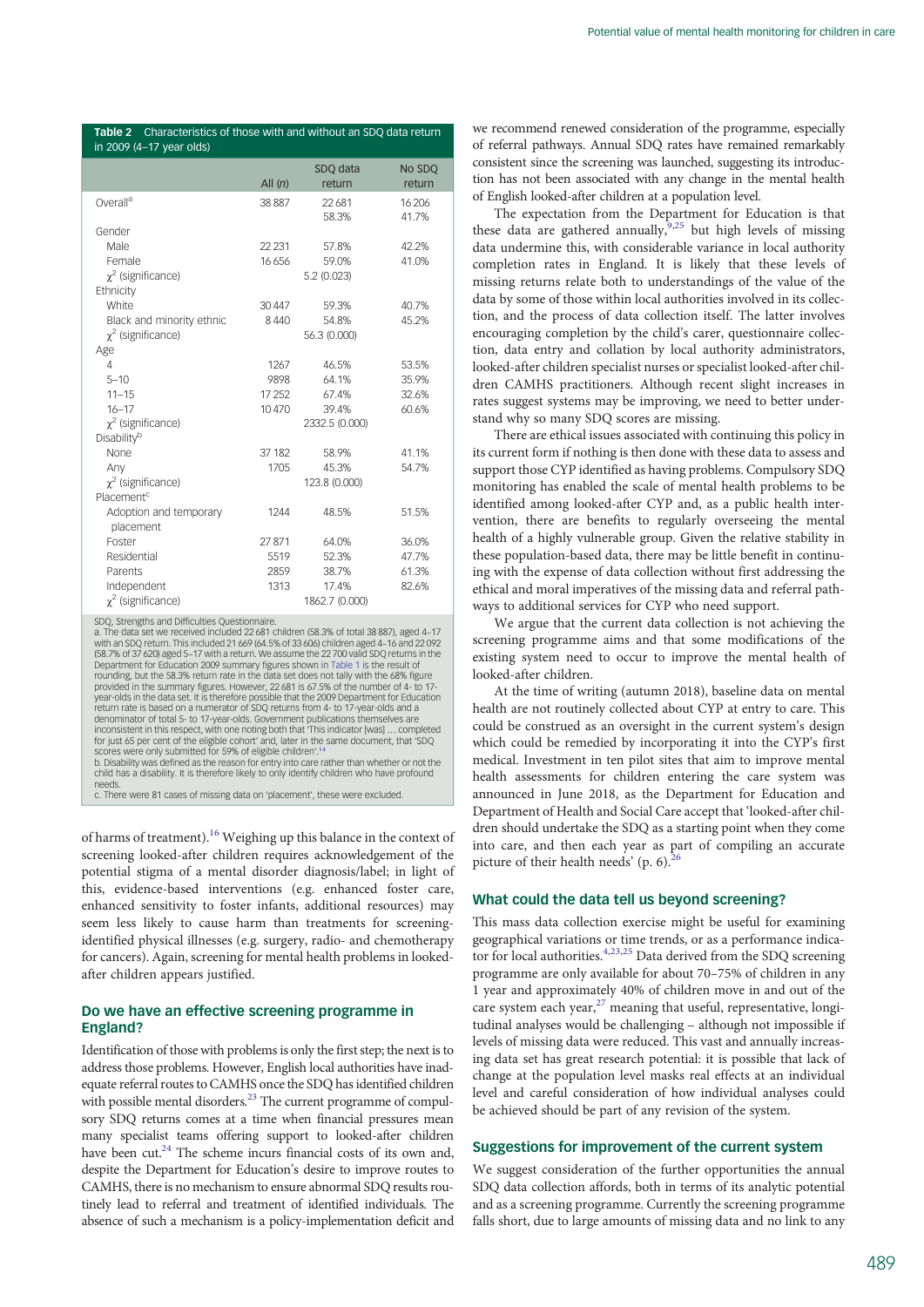<span id="page-4-0"></span>

| Table 3 Characteristics of those with and without SDQ data for 2, 3 and 4 consecutive years |                |             |                 |            |                 |                         |                |  |  |
|---------------------------------------------------------------------------------------------|----------------|-------------|-----------------|------------|-----------------|-------------------------|----------------|--|--|
|                                                                                             | $\overline{N}$ | 2 years SDQ |                 |            | 3 years SDQ     |                         |                |  |  |
|                                                                                             |                |             | $(2009 - 2010)$ |            | $(2009 - 2011)$ | 4 years SDQ (2009-2012) |                |  |  |
|                                                                                             |                | Yes         | <b>No</b>       | <b>Yes</b> | <b>No</b>       | Yes                     | <b>No</b>      |  |  |
| Overall                                                                                     | 22 681         | 14515       | 8166            | 9628       | 13053           | 6354                    | 16327          |  |  |
|                                                                                             |                | 64.0%       | 36.0%           | 42.4%      | 57.6%           | 28.0%                   | 72.0%          |  |  |
| Gender                                                                                      |                |             |                 |            |                 |                         |                |  |  |
| Male                                                                                        | 12857          | 64.3%       | 35.7%           | 43.1%      | 56.9%           | 28.4%                   | 71.6%          |  |  |
| Female                                                                                      | 9824           | 63.5%       | 36.5%           | 41.7%      | 58.3%           | 27.5%                   | 72.5%          |  |  |
| $\chi^2$ (significance)                                                                     |                |             | 1.6 (0.209)     |            | 4.4 (0.036)     |                         | 1.9(0.168)     |  |  |
| Ethnicity                                                                                   |                |             |                 |            |                 |                         |                |  |  |
| White                                                                                       | 18059          | 64.5%       | 35.5%           | 43.0%      | 57.0%           | 28.2%                   | 71.8%          |  |  |
| Black and minority ethnic                                                                   | 4622           | 62.0%       | 38.0%           | 40.2%      | 59.8%           | 27.3%                   | 72.7%          |  |  |
| $\chi^2$ (significance)                                                                     |                |             | 9.7 (0.002)     |            | 11.6 (0.001)    | 1.6(0.201)              |                |  |  |
| Age in 2009                                                                                 |                |             |                 |            |                 |                         |                |  |  |
| 4                                                                                           | 589            | 54.2%       | 45.8%           | 32.9%      | 67.1%           | 21.9%                   | 78.1%          |  |  |
| $5 - 10$                                                                                    | 6344           | 70.6%       | 29.4%           | 53.4%      | 46.6%           | 42.4%                   | 57.6%          |  |  |
| $11 - 15$                                                                                   | 11 6 23        | 76.4%       | 23.6%           | 52.0%      | 48.0%           | 30.4%                   | 69.6%          |  |  |
| $16 - 17$                                                                                   | 4125           | 20.2%       | 79.8%           | 0.0%       | 100.0%          | 0.0%                    | 100.0%         |  |  |
| $\chi^2$ (significance)                                                                     |                |             | 4363.6 (0.000)  |            | 3811.4 (0.000)  |                         | 2300.6 (0.000) |  |  |
| Disability in 2009 <sup>a</sup>                                                             |                |             |                 |            |                 |                         |                |  |  |
| None                                                                                        | 21 908         | 64.4%       | 35.6%           | 42.9%      | 57.1%           | 28.4%                   | 71.6%          |  |  |
| Any                                                                                         | 773            | 53.3%       | 46.7%           | 30.3%      | 69.7%           | 17.2%                   | 82.8%          |  |  |
| $\chi^2$ (significance)                                                                     |                |             | 39.7 (0.000)    |            | 48.6 (0.000)    |                         | 46.4 (0.000)   |  |  |
| Placement in 2009b                                                                          |                |             |                 |            |                 |                         |                |  |  |
| Adoption and temporary placement                                                            | 603            | 18.4%       | 81.6%           | 7.0%       | 93.0%           | 3.5%                    | 96.5%          |  |  |
| Foster                                                                                      | 17840          | 69.0%       | 31.0%           | 47.5%      | 52.5%           | 32.3%                   | 67.7%          |  |  |
| Residential                                                                                 | 2888           | 52.9%       | 47.1%           | 28.4%      | 71.6%           | 14.1%                   | 85.9%          |  |  |
| Parents                                                                                     | 1106           | 49.0%       | 51.0%           | 26.0%      | 74.0%           | 15.2%                   | 84.8%          |  |  |
| Independent                                                                                 | 228            | 7.0%        | 93.0%           | 0.0%       | 100.0%          | 0.0%                    | 100.0%         |  |  |
| $\chi^2$ (significance)                                                                     |                |             | 1321.8 (0.000)  |            | 1019.5 (0.000)  |                         | 796.7 (0.000)  |  |  |
| SDQ score in 2009                                                                           |                |             |                 |            |                 |                         |                |  |  |
| Normal range                                                                                | 11344          | 61.7%       | 38.3%           | 40.6%      | 59.4%           | 26.2%                   | 73.8%          |  |  |
| Borderline range                                                                            | 2793           | 63.8%       | 36.2%           | 41.9%      | 58.1%           | 27.9%                   | 72.1%          |  |  |
| Abnormal range                                                                              | 8544           | 67.1%       | 32.9%           | 45.1%      | 54.9%           | 30.5%                   | 69.5%          |  |  |
| $\chi^2$ (significance)                                                                     |                |             | 62.0 (0.000)    |            | 40.2 (0.000)    |                         | 43.9 (0.000)   |  |  |
| SDQ difficulties score in 2009                                                              |                |             |                 |            |                 |                         |                |  |  |
| Mean score                                                                                  | 13.9           | 14.3        | 13.2            | 14.4       | 13.5            | 14.6                    | 13.6           |  |  |
| $F$ (significance)                                                                          |                |             | 87.0 (0.000)    |            | 63.9 (0.000)    |                         | 61.8 (0.000)   |  |  |
| CDO Ctrangthe and Difficulties Questionnaire                                                |                |             |                 |            |                 |                         |                |  |  |

SDQ, Strengths and Difficulties Questionnaire.<br>a. Disability was defined as the reason for entry into care rather than whether or not the child has a disability. It is therefore likely to only identify children who have pr

'next steps' for those children whose scores indicate likely disorder. As a data set, investment in better completion and more complex analyses may increase understandings of (likely reciprocal) associations between looked-after children's emotional/behavioural difficulties and both demographic and placement-related factors. Screening should not occur in isolation; investment in better systems would ensure SDQ scores for individual children are scrutinised, used in decision-making and – where they indicate likely psychiatric diagnosis – trigger clear referral pathways. These actions could result in improved placement and health outcomes for looked-after children, and this would be a worthwhile investment.

# Limitations

Our use of publicly available data and simple statistical analyses aimed to demonstrate time trends and examine representativeness. Some might argue that it is impossible to evaluate the impact of screening using the SDQ without conducting longitudinal analyses (e.g. comparing outcomes for those with/without an SDQ, or those coming into the system at earlier/later time points) or by examining proxy data on service referral rates, access and/or effectiveness as outcome indicators. We contend that examining population-level trends in SDQ scores offers insight into the impact of screening looked-after children, and that there are flaws inherent in any longitudinal analyses of incomplete data. Our simple analyses are thus an important first step in examining the SDQ screening programme.

**Christine Cocker ID**, Senior Lecturer in Social Work, School of Social Work, University of East Anglia, UK; Helen Minnis, Professor of Child and Adolescent Psychiatry, Institute of Health and Wellbeing, University of Glasgow, UK; Helen Sweeting, Reader, MRC/CSO Social & Public Health Sciences Unit, University of Glasgow, UK.

Correspondence: Christine Cocker, School of Social Work, University of East Anglia, Norwich Research Park, Norwich NR4 7TJ, UK. Email: [christine.cocker@uea.ac.uk](mailto:christine.cocker@uea.ac.uk)

First received 6 Jul 2018, final revision 18 Sep 2018, accepted 11 Oct 2018

### **References**

- 1 Goodman R, Ford T, Corbin T, Meltzer H. Using the Strengths and Difficulties Questionnaire (SDQ) multi-informant algorithm to screen looked-after children for psychiatric disorders. Eur Child Adolesc Psychiatry 2004; 13: 25–31.
- 2 Information for researchers and professionals about the Strengths & Difficulties Questionnaires. Youth in Mind (http://www.sdqinfo.com).
- 3 Goodman R. The strengths and difficulties questionnaire: a research note. J Child Psychol Psychiatry 1997; 38: 581–6.
- 4 Goodman R, Ford T, Corbin T, Meltzer H. Using the strengths and difficulties questionnaire (SDQ) multi-informant algorithm to screen looked-after children for psychiatric disorders. Eur Child Adolesc Psychiatry 2004; 13: II25–31.
- 5 Tarren-Sweeney M. The brief assessment checklists (BAC-C, BAC-A): mental health screening measures for school-aged children and adolescents